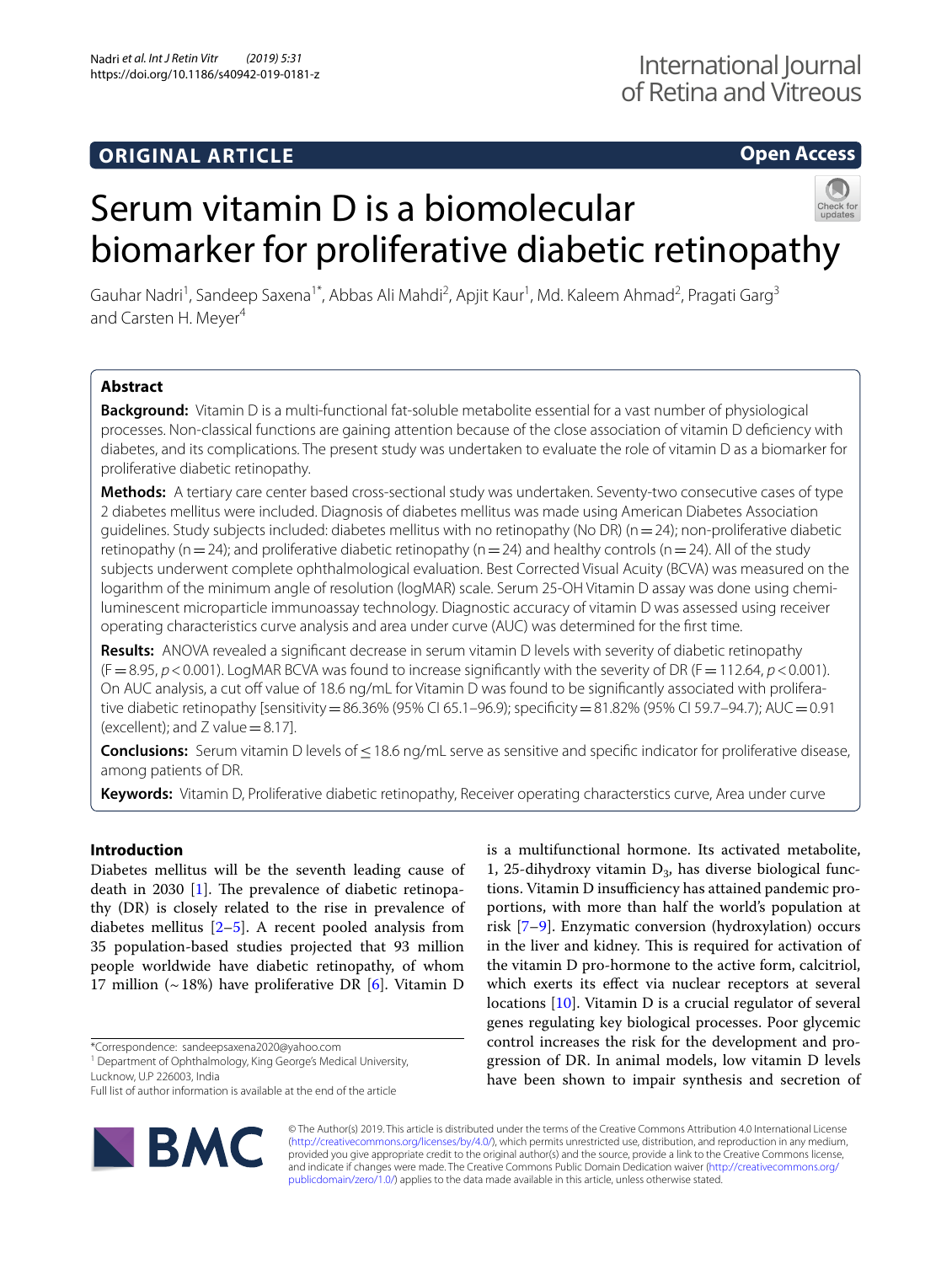insulin  $[11]$  $[11]$ . Therefore, an optimal concentration of vitamin D is essential for efficient insulin secretion and function  $[12-14]$  $[12-14]$ . Also, Vitamin D has anti-inflammatory and anti-angiogenic properties [\[15–](#page-4-10)[19\]](#page-4-11).

Low serum vitamin D levels have been found to be associated with an increased severity of diabetic retinopathy [[20\]](#page-4-12). We evaluated serum vitamin D as a biomolecular biomarker for proliferative diabetic retinopathy (PDR), for the frst time.

## **Methods**

A tertiary care centre based cross sectional study was undertaken after approval from the institutional review board according to the tenets of the Declaration of Helsinki. Sample size was calculated using 95% confdence interval. An informed voluntary consent was obtained from all the study subjects. Diagnosis of type 2 diabetes mellitus was made according to American Diabetes Association (ADA) guidelines which include fasting plasma glucose level≥126 mg/dl, 2 h plasma glucose level≥200 mg/dl during an oral glucose tolerance test [[21\]](#page-4-13). Seventy-two consecutive cases of diabetes mellitus in the age group of 40–70 years were included. Mean duration of diabetes mellitus, in years, was  $7.25 \pm 5.63$ in No DR,  $9.82 \pm 5.33$  in NPDR, and  $10.75 \pm 4.63$  in PDR groups respectively. Diabetic retinopathy was graded according to the ETDRS classifcation by two experienced observers masked to the status of diabetic retinopathy of the cases [\[22\]](#page-4-14): diabetes patients without retinopathy  $(n=24)$ , non-proliferative diabetic retinopathy  $(n=24)$ , and proliferative diabetic retinopathy  $(n=24)$ . Twentyfour healthy controls were also included. The intergrader agreement was high with a Cohen's Kappa of 0.85.

None of the study subjects were confned to indoor activity due to poor health and had sufficient outdoor exposure. Patients with any other ocular or systemic disease which could afect the retinal vasculature, systemic diseases like cardiovascular disease, renal failure, diabetic neuropathy and other macrovascular complications of DM, tuberculosis, chronic liver disease, cancer, any prior disease that suggested baseline alterations in vitamin D and calcium metabolism, such as hyperparathyroidism or hypoparathyroidism, or recent nephrolithiasis were excluded. Patients on vitamin supplements, antioxidants, or on any medications causing change in Vitamin D metabolism such as Rifampin, Phenobarbital, and Phenytoin were also excluded. The best-corrected visual acuity (BCVA) was documented on the logMAR scale. All study subjects underwent detailed fundus evaluation using stereoscopic slit lamp biomicroscopy and indirect ophthalmoscopy. Digital fundus photography and fuorescein angiography were done.

Blood samples from study subjects were drawn by aseptic vein puncture and transferred into tubes containing 3.89% trisodium citrate (in the ratio of 9:1) for separation of plasma. Glycated hemoglobin was measured on auto analyzer using standard protocol. Serum 25(OH) D concentration was measured by a chemiluminescence delayed, one-step assay on the Abbott Architect i-1000SR analyser (Abbott Diagnostics, Wiesbaden, Germany).

## **Statistics**

Data were summarized as Mean $\pm$ SE (standard error of the mean). Continuous two independent groups were compared by Student's t test. Continuous more than 2 independent groups were compared by one way analysis of variance (ANOVA) and the signifcance of mean difference between the groups was done by Newman-Keuls post hoc test after ascertaining normality by Shapiro– Wilk's test and homogeneity of variance between groups by Levene's test. Categorical (discrete) groups were compared by Chi square  $(\chi^2)$  test. Pearson correlation analysis was done to assess association between the variables. Independent predictor(s) for severity of diabetic retinopathy was assessed using univariate ordinal logistic regression analysis. Receiver operating characteristics (ROC) curve analysis was done to evaluate the accuracy of vitamin D as a biomolecular biomarker for severity of diabetic retinopathy. Accuracy was measured by the area under the ROC curve (AUC). An area of 1 was considered to represent a perfect test. Traditional academic point system was used as a guide for classifying the accuracy of the diagnostic test:  $0.90-1$  = excellent;  $0.8-0.9$  = good and  $0.7-0.8$  = fair. Two-tailed ( $\alpha$  = 2)  $p$  < 0.05 was considered statistically signifcant. Analysis were performed on SPSS software (Windows version 17.0).

## **Results**

Table [1](#page-2-0) shows Demographic, laboratory parameters and LogMAR visual acuity in Controls, No Diabetic Retinopathy (NO DR), Non Proliferative Diabetic Retinopathy (NPDR), Proliferative Diabetic Retinopathy (PDR).

Comparing the mean age and sex of four groups, ANOVA showed similar age among the group  $(F=0.03,$  $p=0.9$ ) and  $\chi^2$  test showed similar sex frequency among the groups  $(\chi^2=4.9, p=0.2)$ . Newman–Keuls test showed signifcantly diferent and higher values for HbA1c, blood sugar F and PP, VA in cases as compared to controls ( $p < 0.05$  or  $p < 0.01$  or  $p < 0.001$ ). Univariate ordinal logistic regression analysis found vitamin D as a signifcant predictor of severity of diabetic retinopathy {OR (95% CI)=1.11 (1.06–1.16) (*p*<0.01 or *p*<0.001)}. ROC curve analysis demonstrated vitamin D cut off value of 18.6 ng/mL to be signifcantly associated with NPDR and PDR (Table [2,](#page-2-1) Figs. [1](#page-2-2), [2\)](#page-3-0).However, excellent AUC of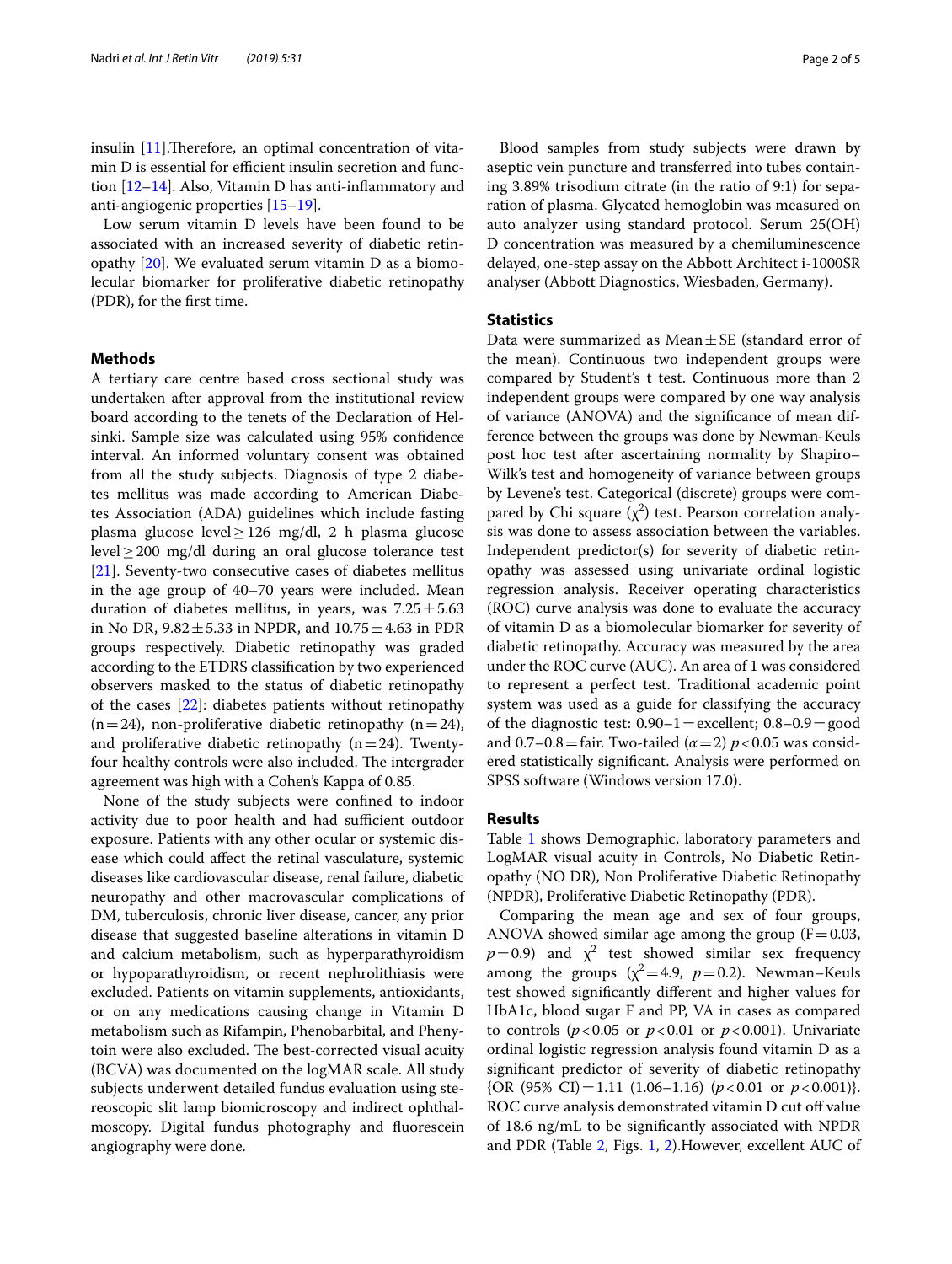| <b>Variables</b>       | Controls $(n = 22)$ $(\%)$ | $NO DR (n = 22)$ (%) | NPDR $(n = 22)$ (%) | PDR $(n = 22)$ $(\%)$ | $F/\chi^2$ value | p value |
|------------------------|----------------------------|----------------------|---------------------|-----------------------|------------------|---------|
| Age (years)            | $53.50 \pm 1.6$            | $53.24 \pm 1.20$     | $53.72 \pm 1.40$    | $53.61 \pm 1.70$      | 0.03             | 0.99    |
| Sex                    |                            |                      |                     |                       |                  |         |
| Female                 | 8(36.4)                    | 13(59.0)             | 6(27.0)             | 9(41.0)               | 4.90             | 0.20    |
| Male                   | 14(64.1)                   | 9(41.0)              | 16(73.0)            | 13 (59.0)             |                  |         |
| $Hb$ (gm/dL)           | $12.10 \pm 0.32$           | $12.0 \pm 0.30$      | $11.0 \pm 0.50$     | $11.40 \pm 0.40$      | 0.84             | 0.50    |
| HbA1c (%)              | $5.35 \pm 0.11$            | $8.0 \pm 0.50$       | $8.20 \pm 0.43$     | $8.80 \pm 0.60$       | 13.10            | < 0.001 |
| Blood sugar F (mg/dL)  | $83.10 \pm 2.10$           | $142 + 10.12$        | $161.50 \pm 11.12$  | $180.90 \pm 10.0$     | 23.05            | < 0.001 |
| Blood sugar PP (mg/dL) | $105 \pm 2.00$             | $217.15 \pm 15.20$   | $251.0 \pm 13.4$    | $261.0 \pm 12.28$     | 36.20            | < 0.001 |
| Vitamin D (ng/mL)      | $25.9 \pm 1.60$            | $23.30 \pm 2.01$     | $18.10 \pm 1.90$    | $14.10 \pm 1.20$      | 9.05             | < 0.001 |
| S. urea (mg/dL)        | $33.14 \pm 0.88$           | $33.26 \pm 2.14$     | $44.16 \pm 3.44$    | $48.12 \pm 2.66$      | 10.42            | < 0.01  |
| S. creatinine (mg/dL)  | $0.71 \pm 0.02$            | $0.96 \pm 0.05$      | $1.31 \pm 0.27$     | $1.57 \pm 0.08$       | 4.10             | < 0.01  |
| VA (logMAR)            | $0.10 \pm 0.02$            | $0.40 \pm 0.04$      | $0.71 \pm 0.07$     | $1.2 \pm 0.02$        | 113.14           | < 0.001 |

<span id="page-2-0"></span>**Table 1 Demographic, laboratory parameters and LogMAR visual acuity in controls, no diabetic retinopathy (NO DR), non proliferative diabetic retinopathy (NPDR), proliferative diabetic retinopathy (PDR)**

<span id="page-2-1"></span>**Table 2 Diagnostic accuracy of vitamin D (ng/mL) to discriminate no diabetic retinopathy (NO DR), non proliferative diabetic retinopathy (NPDR), proliferative diabetic retinopathy (PDR) using ROC curve analysis**

| Group       | Sensitivity (95% CI) | Specificity (95% CI) | $+TPV$ | — PV | AUC   | Z value | p value |
|-------------|----------------------|----------------------|--------|------|-------|---------|---------|
| NO DR       | 40.91 (20.7–63.6)    | 81.82 (59.7-94.7)    | 69.2   | 58.1 | 0.581 | 0.93    | 0.352   |
| <b>NPDR</b> | 68.18 (45.1-86.1)    | 86.36 (65.1-96.9)    | 83.3   | 73.1 | 0.757 | 3.51    | < 0.001 |
| <b>PDR</b>  | 86.36 (65.1–96.9)    | 81.82 (59.7-94.7)    | 82.6   | 85.7 | 0.91  | 8.17    | < 0.001 |

+*PV* positive predictive value, −*PV* negative predictive value, *AUC* area under the curve

<span id="page-2-2"></span>

0.91with high sensitivity and specifcity was observed for PDR.

## **Discussion**

Low vitamin D levels have been found to be associated with increased severity of DR.A recent meta-analysis of ffteen studies involving 17,664 subjects, defned vitamin D deficiency as serum vitamin D levels below 20 ng/mL, and vitamin D insufficiency as serum vitamin D levels of 21-29 ng/mL. This meta-analysis revealed that the subjects with serum vitamin D levels of<20 ng/mL experienced a signifcantly increased risk of DR [[23](#page-4-15)]. Another meta-analysis demonstrated that patients with PDR have a statistically signifcant lower mean serum vitamin D levels than those with NPDR [\[24](#page-4-16)].

In the present study, we found low serum vitamin D levels to be associated with PDR  $(14.10 \pm 1.20 \text{ ng/m})$ mL) and NPDR  $(18.10 \pm 1.90 \text{ ng/mL})$ . However higher serum vitamin D levels were observed for NO DR  $(23.30 \pm 2.01 \text{ ng/mL})$  and controls  $(25.9 \pm 1.60 \text{ ng/mL})$ . Area under curve analysis, showed that cut off levels of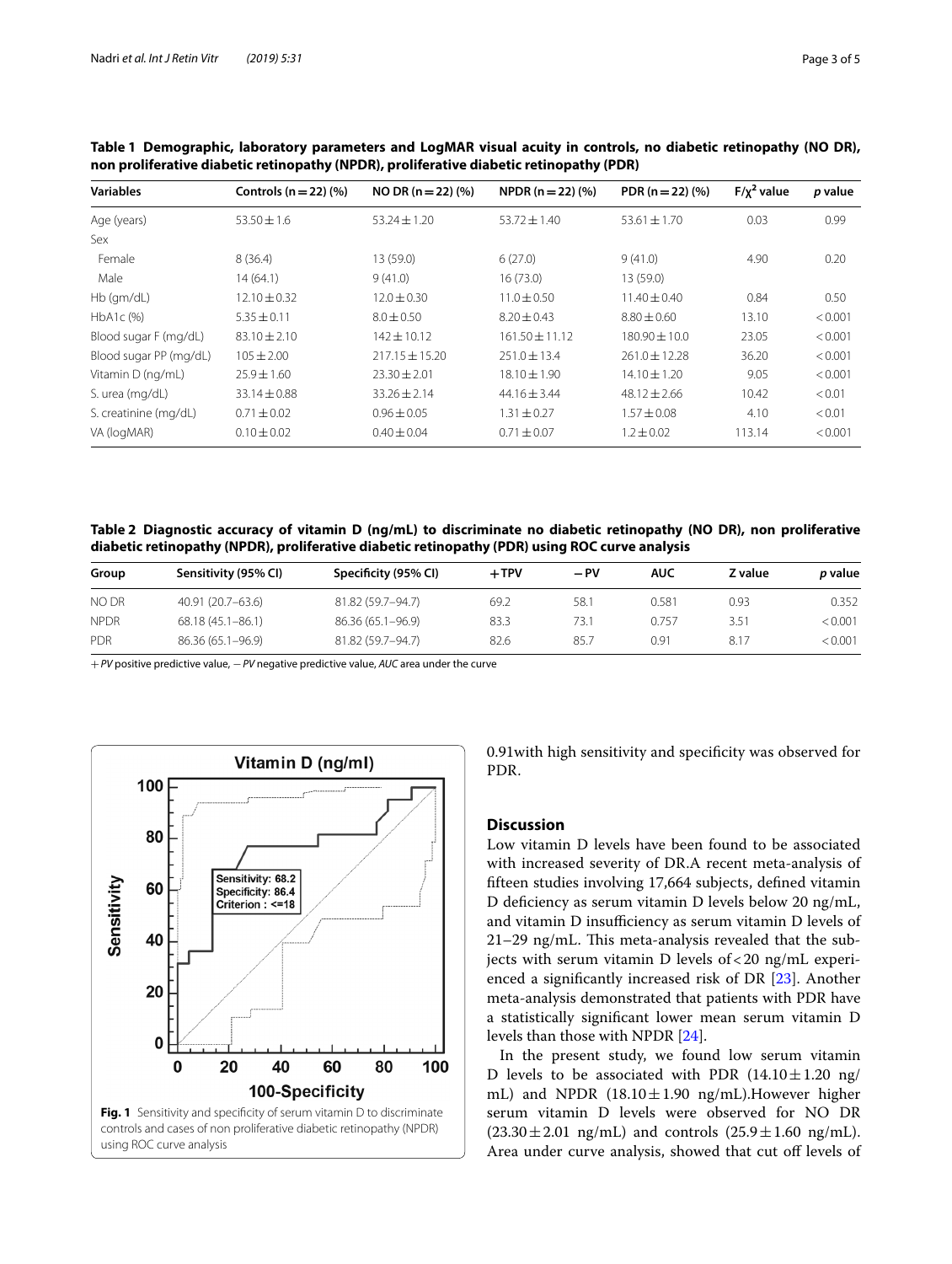

<span id="page-3-0"></span>18.6 ng/mL were signifcantly associated with occurrence of NPDR and PDR. Excellent AUC of 0.91 for PDR was observed as compared to fair AUC of 0.75 for NPDR. The results indicated that serum vitamin D cut of levels of 18.6 ng/mL were signifcantly associated with PDR and decrease in serum Vitamin D levels served as a potential biomarker for PDR.

Infammation and VEGF play a signifcant role in the pathogenesis of macular edema and neovascularization in PDR. Hypoxia induces VEGF production [\[25](#page-4-17)]. Also, oxidative stress and infammation responsible for RPE dysfunction may lead to abnormal angiogenesis as VEGF is secreted by RPE [\[26](#page-4-18), [27](#page-4-19)]. Our previous studies highlighted that enhanced oxidative stress, and increased serum VEGF and ICAM-1 levels are associated with an increase in the severity of diabetic retinopathy resulting in an increase in macular thickness and increased grades of RPE alterations [\[28](#page-4-20)–[32\]](#page-4-21).

Vitamin D has a suppressive role in the pathogenesis of DR via its well recognized anti-angiogenic and antiinfammatory efects. Mantel et al. in a mouse oxygeninduced ischemic retinopathy model demonstrated that active metabolite of vitamin D, calcitriol, is a potent inhibitor of retinal neovascularization. Vitamin D inhibits VEGF induced endothelial cell sprouting, elongation and endothelial cell proliferation [\[33](#page-4-22)]. Also, Albert et al. [\[34\]](#page-4-23) a mouse model, proposed that vitamin D induces endothelial cell apoptosis, and interrupts

the angiogenesis signaling pathway. In human cancer cells, vitamin D has been shown to mediate its antiangiogenic activity by inhibiting the transcription of hypoxia-inducible factor (HIF-1) [[15\]](#page-4-10). Chronic Infammation results in protein damage, aggregation and degeneration of RPE. Vitamin D exerts an anti-infammatory efect by inhibiting the proliferation of natural killer cells, lymphocytes and several pro infammatory cytokines. Vitamin D also inhibits the production of the metalloproteinase, MMP-9, released by infammatory cells [[35\]](#page-4-24).

Limitations of the present study are small sample size and cross sectional design, as causality cannot be determined. In conclusion, this study shows that patients with PDR, had lower vitamin D levels.

AUC suggests vitamin D as a simple, sensitive and specifc, laboratory investigative indicator for proliferative diabetic retinopathy, among cases of DR. Studies with larger sample size are suggested for further evaluation.

#### **Abbreviations**

DR: diabetic retinopathy; NPDR: non proliferative diabetic retinopathy; PDR: proliferative diabetic retinopathy; ROC: receiver operating characterstics; AUC : area under curve; RPE: retinal pigment epithelium; VEGF: vascular endothelial growth factor.

#### **Acknowledgements**

None.

#### **Authors' contributions**

All the authors contributed signifcantly to this research; Study conceptualization, design: GN, SS; Drafting of manuscript: GN, SS, AAM, AK, MK, PG, CM, and Critical revisions: SS, CM. All authors agree to be accountable for all aspects of the work. All authors read and approved the fnal manuscript.

#### **Funding**

None

## **Availability of data and materials**

The datasets used and analysed during the current study are available from the corresponding author on reasonable request.

#### **Ethics approval and consent to participate**

This original study was conducted after approval of institutional ethical committee. Written informed consent from all study subjects. Study was conducted under tenets of Helsinki declaration.

### **Consent for publication**

Written informed consent was obtained from study participants for participation in the study and for publication of this report and any accompanying images.

#### **Competing interests**

The authors declare that they have no competing interests.

#### **Author details**

<sup>1</sup> Department of Ophthalmology, King George's Medical University, Lucknow, U.P 226003, India. <sup>2</sup> Department of Biochemistry, King George's Medical University, Lucknow, U.P 226003, India. 3 Department of Ophthalmology, Era's Lucknow Medical College And Hospital, Lucknow, India. 4 Department of Ophthalmology, Pallas Klinik, Aarau, Switzerland.